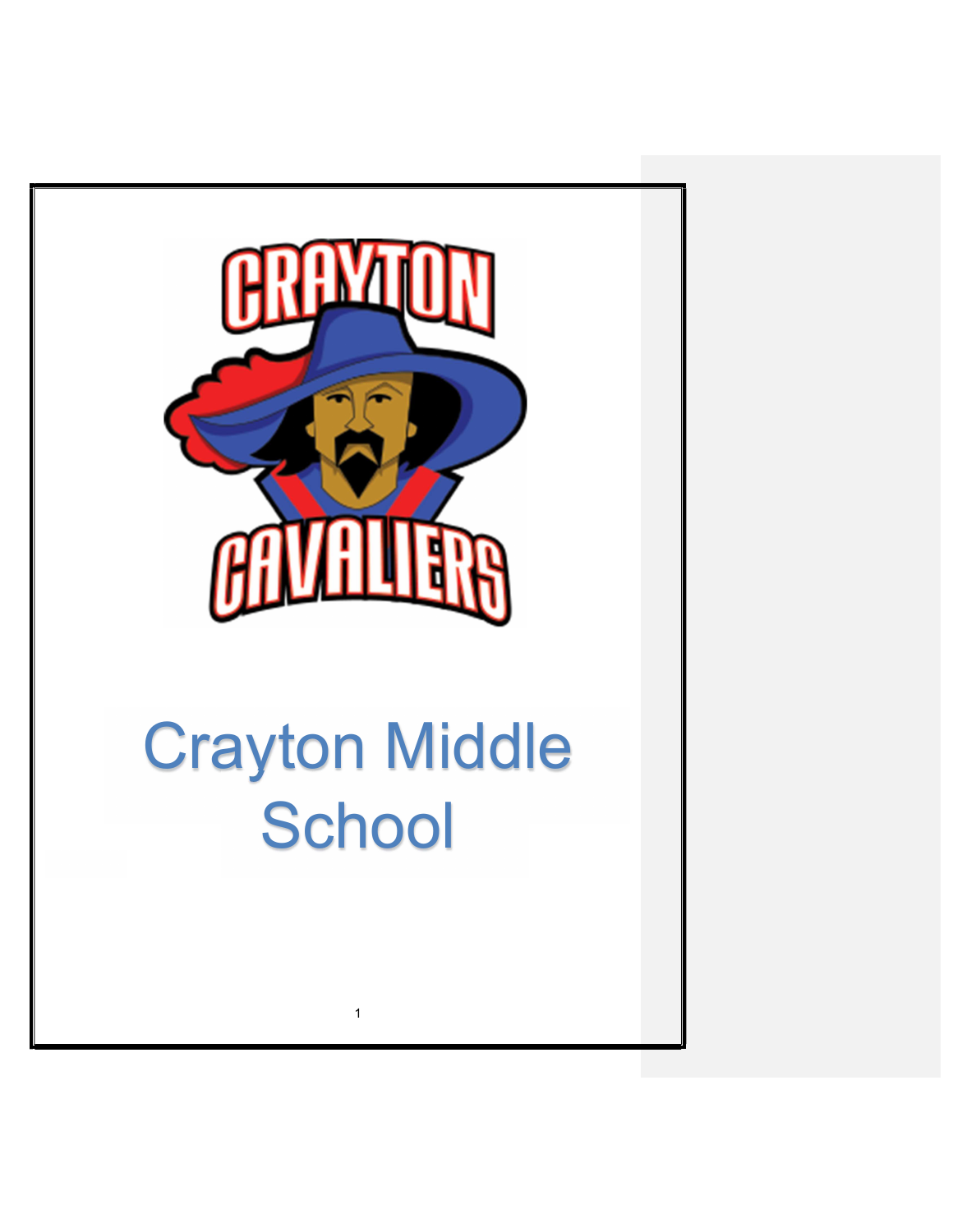# Crayton Middle School Student Handbook

# TELEPHONE NUMBERS

| Main Office                        | 803-738-7224 ext. 44100 | Angela Burns  | 803-738-7224 ext. 44109                   |
|------------------------------------|-------------------------|---------------|-------------------------------------------|
| Attendance Office                  | 803-738-7224 ext. 44102 | Amanda Arflin | 803-738-7224 ext. 44129                   |
| <b>Nurse</b>                       | 803-738-7224 ext. 44103 | Brian Blease  | 803-738-7224 ext. 44224                   |
| Fax-Main Office                    | 803-738-7901            |               | Kendrick Cleckley 803-738-7224 ext. 44122 |
| Fax-Attendance Office 803-738-7990 |                         |               | Prince Brewington 803-738-7224 ext. 44134 |
| Bus Transportation 803-695-5499    |                         |               |                                           |

| Guidance Counselors |
|---------------------|
|---------------------|

| $6th$ Grade – Cheryl Nix                                | 803-738-7224 ext. 44114 |
|---------------------------------------------------------|-------------------------|
| $7th$ Grade – Amleht Alston                             | 803-738-7224 ext. 44110 |
| 8 <sup>th</sup> Grade – Donna Moultrie                  | 803-738-7224 ext. 44112 |
| Special Programs–Austin Coleman 803-738-7224 ext. 44116 |                         |

 Throughout the school year, there can and may be changes made to the information in this student handbook. Students will be notified of changes. Every attempt will also be made to notify parents, but changes may take place even without parent notification. This handbook provides general information but may not include all possible situations. The administration reserves the right to use professional judgment in any situation. Please make sure that your student is familiar with the information outlined in this document.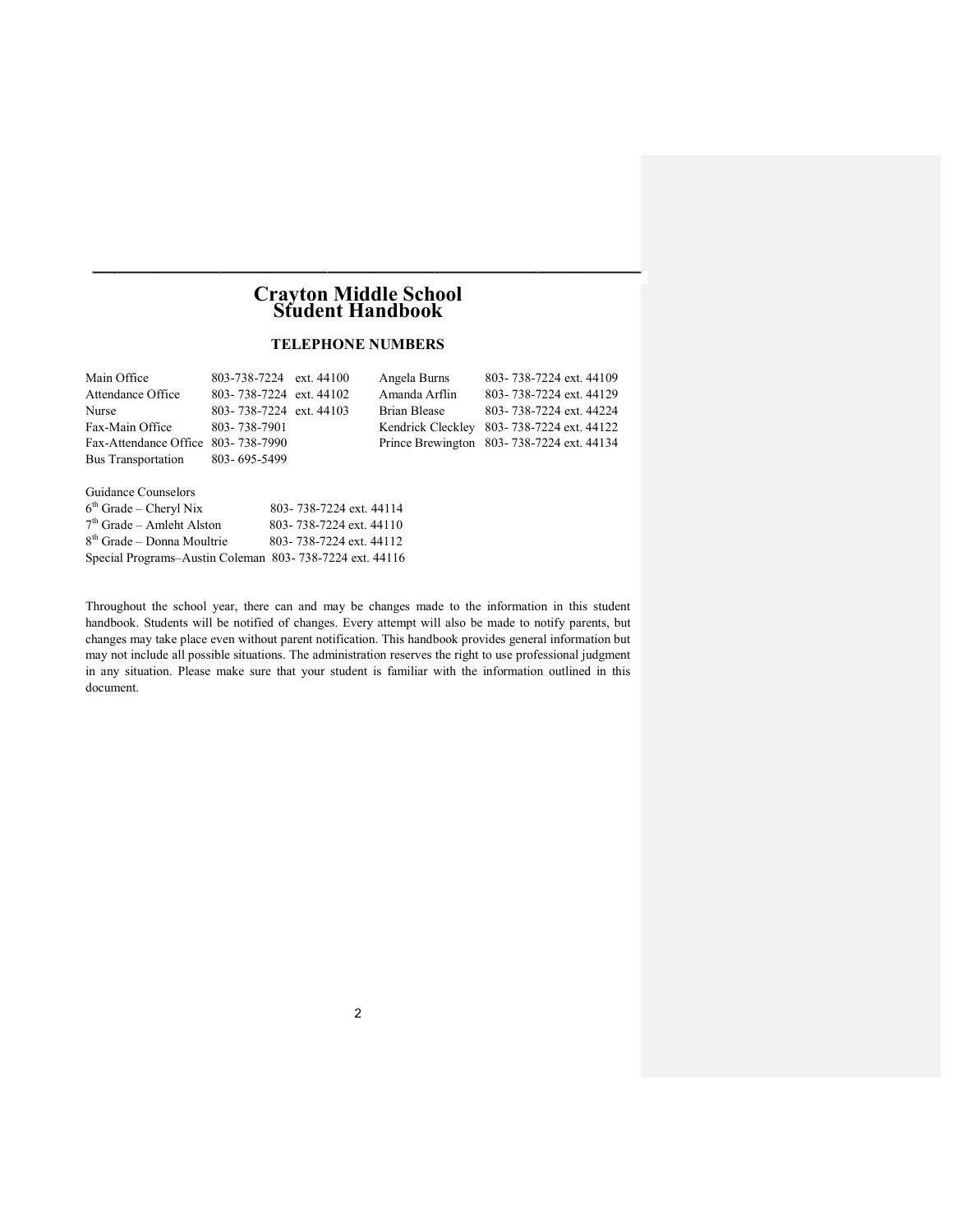#### CRAYTON HISTORY

Crayton, formerly known as Jackson Heights School, was established in 1951. During its early years, the school served students in grades first through sixth. In 1952, the school's name changed to Crayton School in honor of Lizeve and Nan Crayton, former Richland School District One teachers. In later years, Crayton School expanded to include seventh and eighth grades. In 1976, Crayton became a middle school, serving only students in the sixth through eighth grades. Since moving to the new building in 2004, Crayton Middle School has continued to serve the community and committed to giving the best, expecting the best and simply being the best.

# CRAYTON SCHOOL COLORS: Red and Blue

CRAYTON TAGLINE: Give the best! Expect the best! Be the best!

# CRAYTON MASCOT: Cavalier

# CRAYTON MISSION STATEMENT

We are Crayton Middle where high expectations and positive relationships increase the achievement of all stakeholders.

#### RICHLAND SCHOOL DISTRICT ONE MISSION STATEMENT

We are Richland One, a leader in transforming lives through education, empowering all students to achieve their potential and dreams.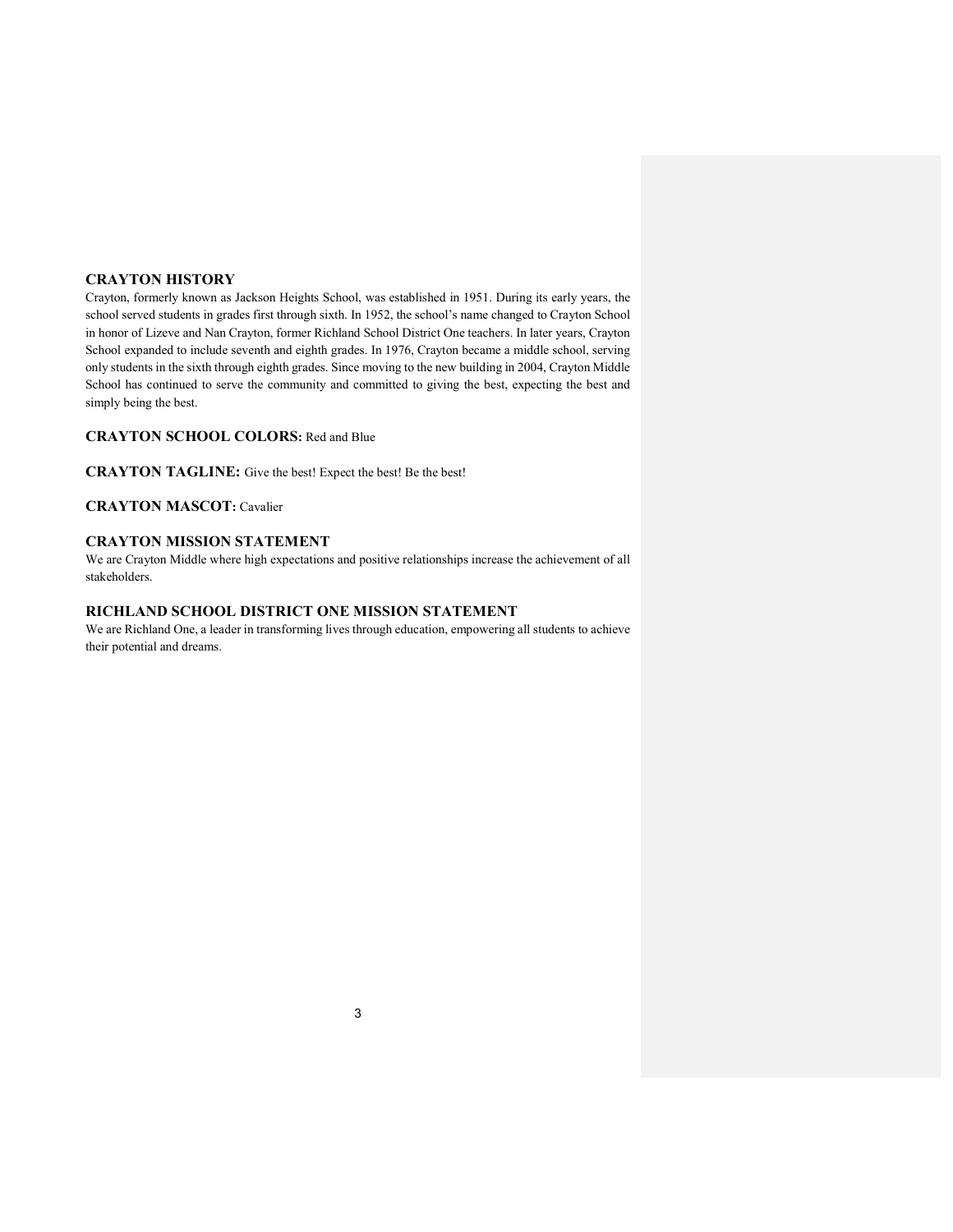# **ATHLETICS**

Athletics at Crayton are designed to offer opportunities for exploring, developing, and widening the student's range of interest, and to help the student develop leadership skills. Participation in extracurricular activities also enables the student to improve his or her ability to plan and work with others toward a common interest or purpose and in the practical application of ideas and information gained in the classroom.

The faculty sponsor or coach will determine appropriate guidelines for participation in an activity. To be involved in athletics, a student must achieve and maintain a 2.0 grade point average. Please see the coach or sponsor for more details. If a student is absent for more than half of the school day, he or she will not be allowed to participate in any school-sponsored activities on that day.

Crayton offers eligible 7th and 8th grade students the opportunity to try out for the following sports: football, volleyball, track, cheerleading, and basketball. 6th grade students may participate in track only. 7th and 8th grade students may also try out for athletic teams at A.C. Flora High School if Crayton does not offer the sport. Call 803-738-7300 for information about A.C. Flora athletics. To be eligible to tryout or participate in athletics, the student must have a 2.0 GPA for the semester preceding the tryouts. The student must maintain the 2.0 at the end of the 1st semester if that sport continues into the 2nd semester. In addition, each athlete must have a current Richland One physical that clears the student to try out and play sports. The physical must be dated by the physician on or after April 1st of the spring preceding the school year of participation. All other forms must be completed on Planet HS. This website can be accessed through Crayton's Homepage. In addition, each athlete MUST pay athletic insurance through the athletic department. This is different from the general school insurance. This insurance is also required even if the parent carries insurance on the child. Please see the coach for more details.

# ATTENDANCE INFORMATION AND PROCEDURES

Student attendance is essential to student achievement. Students must be present in class to receive the instruction necessary to learn. Students should not accumulate more than 10 lawful or unlawful absences in a school year. When a student misses three (3) consecutive unexcused days in a row or five (5) cumulative unexcused days during a school year, the parents will be asked to meet with the Attendance Committee to develop an Attendance Improvement Plan. If the student continues to be absent from school, the attendance laws require the school to complete a petition which may require the student and parent to appear in family court. In cases of absence due to prolonged illness, hospitalization, serious car accident, etc., the student may request a waiver of the excessive absences by making an appeal to the school attendance committee. In accordance with school board policy, the school attendance committee will be responsible for approving or not approving excessive absences. Homebound instruction and school-sponsored trips are non-counting absences for credit purposes. However, all other absences (excused or unexcused) may result in referral to family court and/or denial of credit unless approved by the attendance committee. Students enrolled in high school credit courses must be present for 120 hours to receive credit.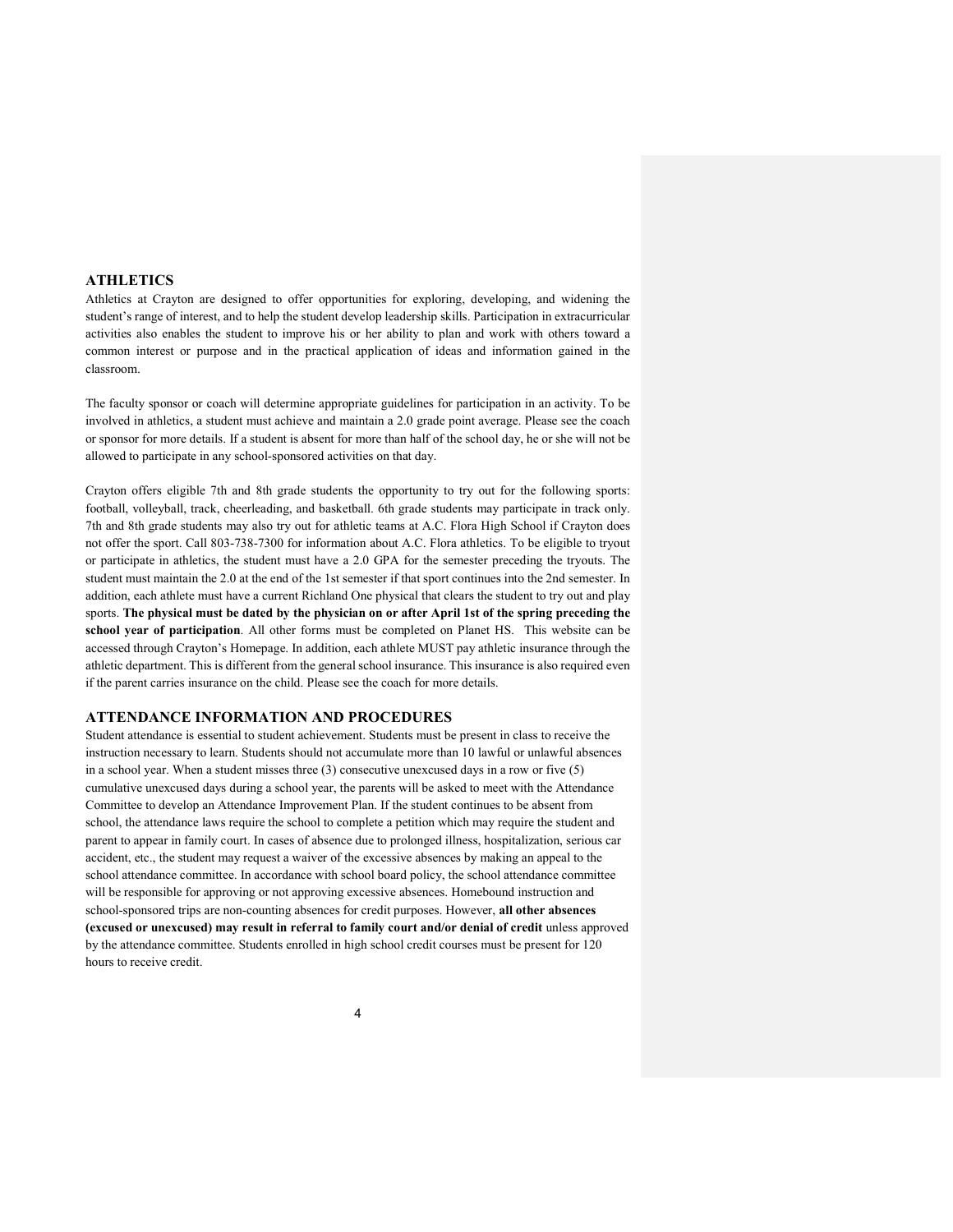Students are expected to attend school regularly and shall present a written excuse for each absence. A note from a parent/guardian, physician, dentist or other recognized licensed/certified medical practitioner, or legal officer is required for each absence. The note should be dated and include the student's full name, the parent's full name, the date(s) of the absence(s), the reason(s) for the absences, telephone number of the parent/guardian, and the required signature. Notes from parents/guardians should be presented to the attendance secretary within 48 hours of the student's return to school.

The automated phone system will call parents on their designated home phone number to let parents know if their child was absent from class and to deliver important messages from the school. Please be aware that this system may notify parents even for approved field trips. Please plan family travel during scheduled school holidays. If you have questions, contact the Attendance Office at 803-738-7250.

#### CHANGE OF ADDRESS

The school office must have a current address and telephone number. Correct information is particularly important in cases of an emergency. Parents should notify the Attendance Office at 803-738-7250 of new addresses and/or phone numbers. Proof of residency (current mortgage or lease statement and a utility bill) will need to be submitted with the new address.

#### EARLY DISMISSALS

To meet attendance laws and to protect instructional time early dismissals are granted prior to 3:15 only. When dismissals are planned, please send a note by your student to the Attendance Office before school. The note should include the student's full name, parent's name and signature, the time that the student is to be picked up, reason for early dismissal, and a phone number where the parent can be reached for verification. The student will be given an early dismissal note to present to their teacher and called to the Attendance Office at the designated time. Parents or guardians should come into the Attendance Office to pick up and sign out their student. Only individuals that are listed in school records may pick up students and must present a picture ID. When situations for **unplanned** early dismissals arise, parents or guardians may call or come to the Attendance Office and the student will be notified of dismissal. Dismissal notes for the end of a class are preferred to minimize class disruption. If the student returns to school that day, the parent/guardian will need to sign them in at the Attendance Office.

#### LATE ARRIVALS

Any student who arrives to school after 8:40 should go to the Attendance Office with their parent/guardian to sign in. They will be issued a tardy pass to present to their teacher and be cleared from the absence list.

#### MAKE UP WORK

A student will be allowed to make up assignments missed due to an absence. Make-up time will be equal to the number of days the student is absent from school. It is the responsibility of the student to request the work immediately upon returning to school.

#### WITHDRAWING FROM SCHOOL

Parents must contact the Attendance Secretary to complete all withdrawal documents. All school property should be returned to the attendance office. Students are responsible for clearing all debts. Failure to provide requested documentation may result in administrative withdrawal. Students who miss 10 consecutive school days will be withdrawn by the administration.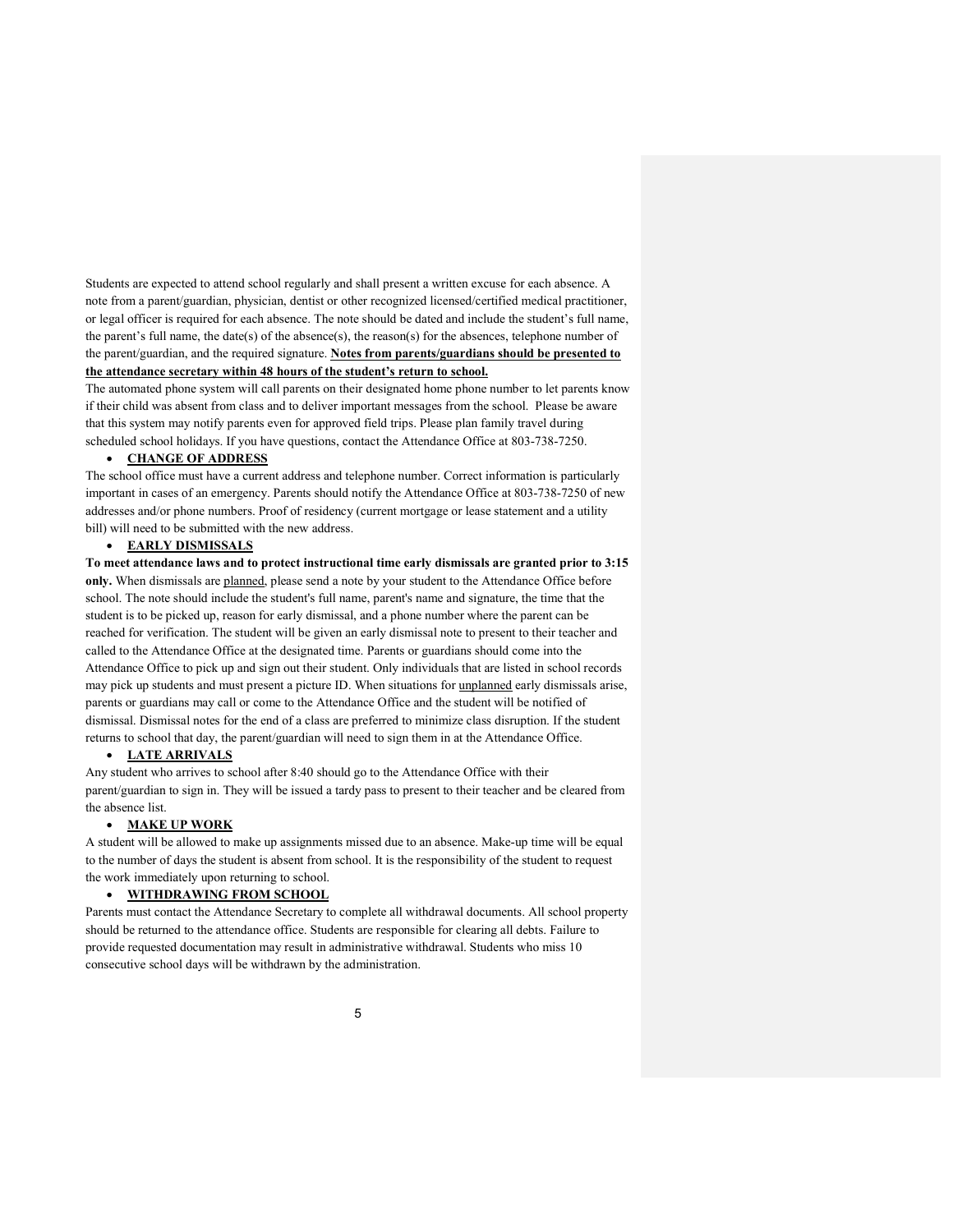# BUS TRANSPORTATION INFORMATION

A school bus driver represents the school authority and is responsible for the safety of the passengers on the bus. The driver has supervision and authority over the passengers and must require passengers to follow behavior expectations. Misbehavior on the bus may result in detention, suspension from school, and/or loss of the privilege of riding a bus. For bus transportation information, call 803-695-5505.

# CAR RIDER INFORMATION

# IMPORTANT NOTICE:

## Our neighbors ask that you do not park in front of their homes at school dismissal times. Please use the car rider pick up procedures outlined below. There is also a video on Crayton's Facebook page outlining car rider arrival and dismissal procedures.

Parents should not pick up students in any of the areas/neighborhoods around the school. General student supervision is available from 8AM to 4PM. To help ensure student safety, all students should be picked up by 4PM unless other specific arrangements have been made for adult supervision. All students are to be picked up in designated areas on school property. For safety reasons, parents are not to exit their vehicles during pick up. Transfer students who are not picked up by 4PM may have their transfer revoked by the administration.

#### CAFETERIA POLICY

Students wishing to eat breakfast should come directly to the cafeteria upon arrival to school. Richland One offers breakfast and lunch at no charge to all students through the Community Eligibility Provision (CEP). Guardians do not have to take any action for students to receive school meals.

#### CHEATING POLICY

Cheating includes, but is not limited to, giving and/or receiving answers for any schoolwork. Plagiarism is not only considered cheating, but also a violation of copyright law. The use of any resources not permitted by the teacher is not allowed. The first offense will result in the teacher completing a guidance referral and contacting a parent. Administration will determine the consequences.

#### CO-CURRICULAR ACTIVITIES

A variety of clubs and activities will be offered based on student and sponsor interests. No school group or club meeting may be announced without the approval of the faculty member in charge. No meeting, practice, decoration, clean up, or other group activity will be held without the presence of an adult. Off-site celebrations must have administrative approval.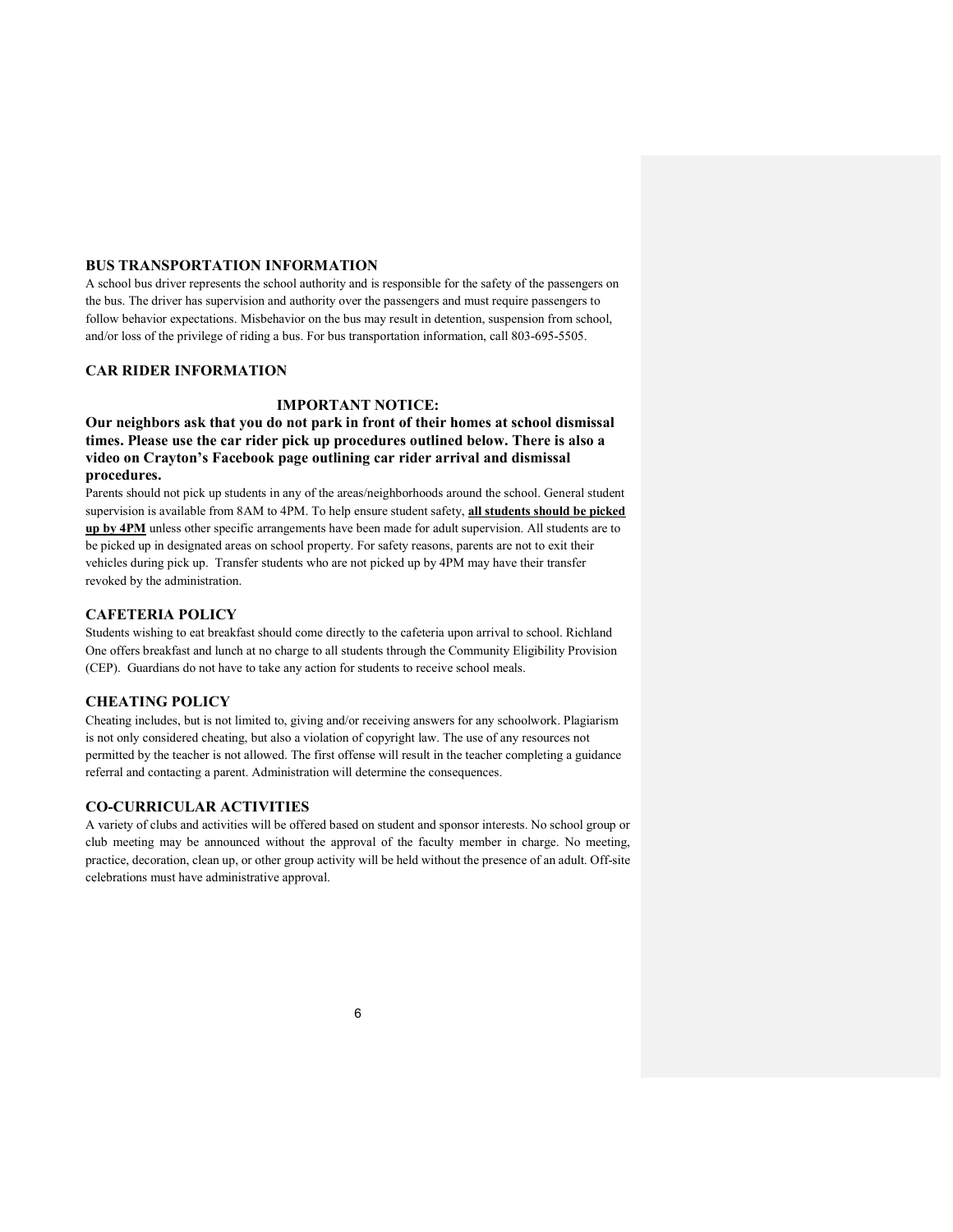# COMMUNICATION METHODS

Many methods are used to enhance communication between the school and the home. Teachers and staff utilize e-mail which can be accessed through the Crayton webpage http://crayton.richlandone.org. Voice mail may be accessed through the main office number (803-738-7224). The automated phone system can notify parents of a student's absence and deliver brief pre-recorded messages to the number listed as "home." Please remember to update any change in phone numbers. The webpage also contains current school information and many resources. Student grades are available through grade reports, or Parent Portal. Parents are encouraged to sign up for Cratyon PTO eBlasts by visiting http://craytonpto.org/, visiting our Facebook page at https://www.facebook.com/craytonpto and at https://twitter.com/CraytonPTO or by following Crayton on Instagram.

#### **CONCERNS**

There are times when a student or parent may have a concern that is not addressed in this handbook. The main office, teachers, guidance, or administrators should be able to help with any concern. If all attempts for a reasonable solution to a concern have failed, the parent may contact the District Ombudsman by calling 803-231-7000.

#### **CONFERENCES**

Parents who wish to make an appointment for a conference with teachers should contact their student's assigned guidance counselor at 803-738-7224. Parents or students who wish to see the principal, assistant principals, or counselors should schedule an appointment.

#### **DEBTS**

Students who incur debts to the school should have them resolved as soon as possible. If the student has unresolved school debts, he or she may lose the right to participate in non-academic activities. Checks are not accepted after April 1 for debt payments. Only cash is accepted after April 1. If a parent needs to discuss a payment arrangement, please contact an administrator.

# DELIVERY OF FOOD

Lunch delivery is highly discouraged. It is time consuming to locate the high volume of students who fail to pick up their deliveries during the time allotted for lunch; thus, we cannot guarantee delivery. Students at Crayton may only consume food that was prepared in their home or in our cafeteria. Please refrain from delivering fast food for your child.

# DELIVERY OF ITEMS

Delivery of items to students is strongly discouraged. However, students will be notified of the delivery of any flowers, balloons, and other similar items. These items will be kept in the office for safekeeping until the end of the school day.

Commented [AA1]: Do we like "prepared"?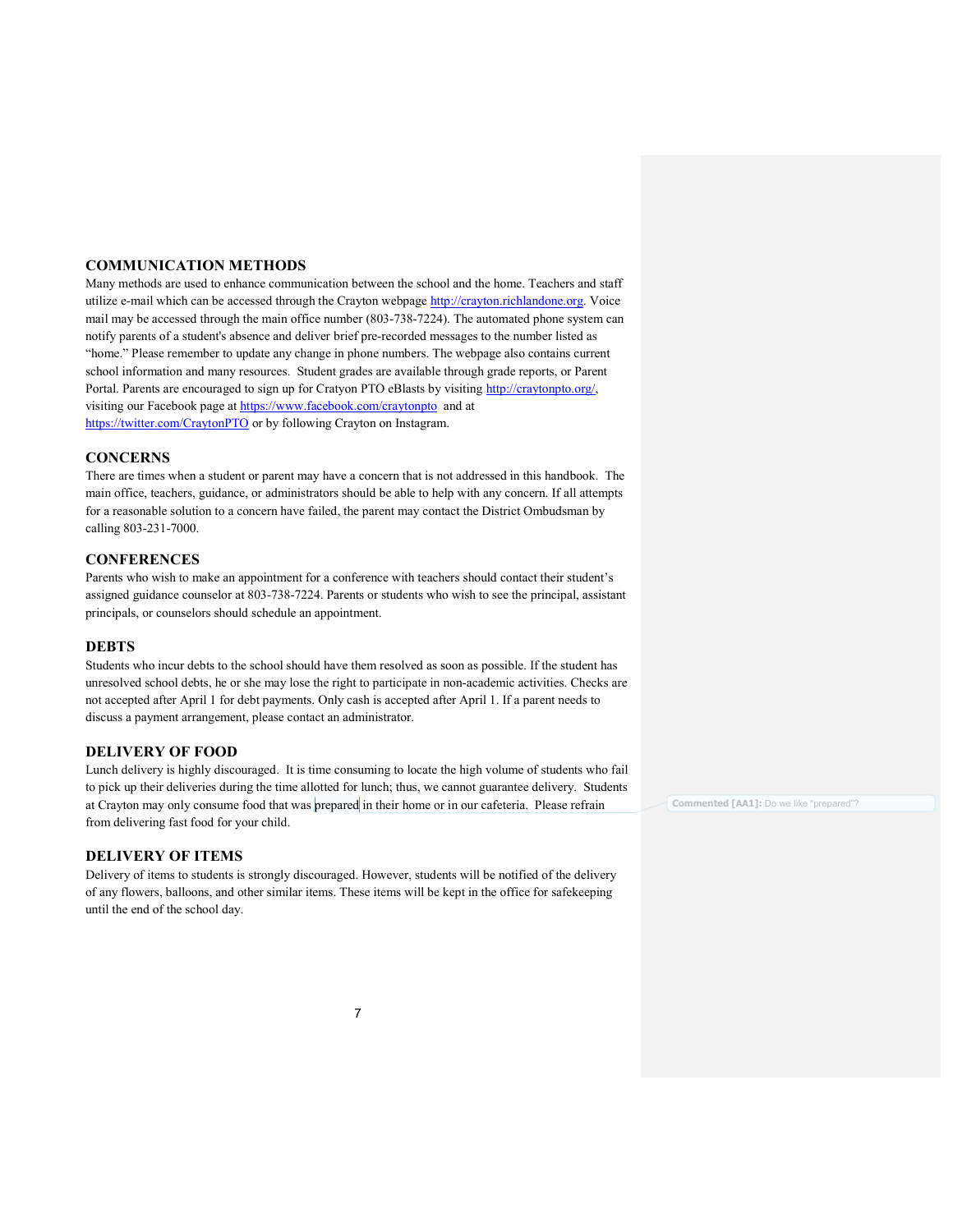### DIGITAL LEARNING ENVIRONMENT

Students will be issued a school laptop to be used exclusively for Crayton educational purposes only.

#### DISCIPLINE

The district will provide a Code of Conduct book for each student. Every student and parent are responsible for knowing the school and district rules. The Code of Conduct book will be reviewed with each student at the beginning of the school year. Any act which disrupts the educational process of the school may be punished according to its nature and degree of severity at the discretion of the principal or her designee.

It is expected that all students will behave in an appropriate manner at school. In the classroom, teachers may use a variety of behavior modification techniques, such as verbal reprimand or lunch detentions. In addition, teachers will attempt to have the parents involved with any behavior concerns. If necessary, teachers may refer students to an administrator. The administrator may use any of the consequences as designated in the Richland School District One Student Code of Conduct.

#### DRESS CODE

A student's dress and appearance should not be such that it causes disruption, is immodest, distracts others from the educational process, or creates a health or safety problem. Students are expected to dress in a way that is appropriate for a positive learning environment. Generally, the following guidelines will be followed: the entire lower edge of shorts/skorts/skirts should be no shorter than the pinky finger with the arms fully extended downward. Clothing should fit (not too tight, not too baggy) with all pants being worn at or above the hips (no sagging). The back, stomach, and undergarments should be fully covered, and cleavage should not be visible. Sleeveless shirts may be worn but tank tops/spaghetti straps should not be worn. Hats are not allowed on campus. Hoods should not be worn in the building. Bandanas, handkerchiefs, and headgear are not allowed. Two-inch solid color headbands with no logo or pattern are permissible. Examples of inappropriate dress include dresses/skirts/tights that are too tight, baggy pants, shorts with cuts in the side with the cuts not meeting the fingertip rule, bedroom slippers, pajamas, see-through garments, etc.

Any attire that the administration deems unsafe, distracting, or detrimental to the learning environment will be considered inappropriate. Students may be placed in In-School-Suspension at any time during the day if they do not meet the dress code policy. Each student is responsible for knowing and following the dress code.

**Commented [AA2]:** Sentence about hoods/hoodies?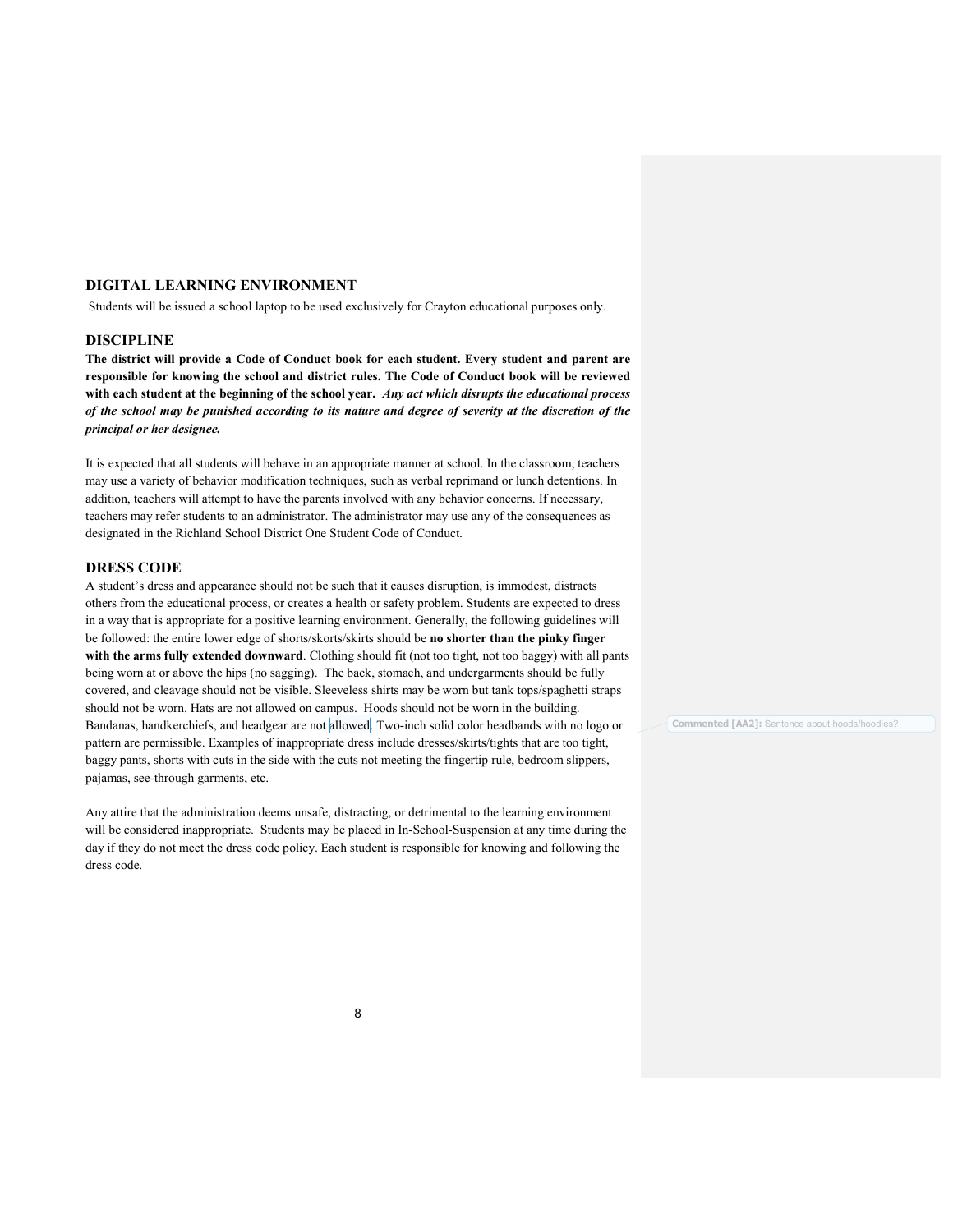## ELECTRONIC DEVICES

Students are issued laptops for educational purposes. The school will not be responsible for broken, lost, or stolen personal devices. Students who violate board policy will be subjected to disciplinary action according to the Richland One Student Discipline Code and/or applicable civil or criminal laws. The use of electronic devices to take or distribute pictures of students or staff without permission will be subject to disciplinary consequences.

Cell phones should not be seen or heard on school grounds. Headphones may only be worn while completing classroom assignments that involve audio or video components.

#### FERPA NOTIFICATION

Under the Family Education Rights and Privacy Act (FERPA), parents or guardians have certain rights involving their student's records. Parents have the right to look at and review these records within 45 days of submitting a written request to the principal. Among other things, if a parent or guardian finds anything in these records, they believe to be false or misleading, they may ask that the items of concern be changed. Parents also have the right to give their approval for the release of personally identifiable information in their child's records, although FERPA permits some information to be released without parent permission. For example, a school official may see a student's records if those official needs to, as part of his/her job. Also, the district will release a student's records to another school district, without the parent's consent, if that child plans to or is trying to enroll in that district. For more detailed information, please contact a school administrator. If you think Richland One has not acted as it should under FERPA requirements, you may send a letter of complaint to: Family Policy Compliance Office, US Dept. of Ed., 600 Independence Ave., S.W. Washington, DC 20202-4605.

#### RELEASE OF STUDENT INFORMATION

A student's name, grade, address and phone number and school in which he/she is enrolled are designated as directory information by the school board policy. DSS and law enforcement agencies have access to additional information when needed.

# • STUDENT RECORDS

Information in a student's permanent record is considered confidential in accordance with federal guidelines and board policy. Parents have access to their student's records as outlined in Richland School District One's policy entitled "Student Records."

#### FIELD STUDIES

Students must turn in a signed parent permission form to the person in charge of the field study. It is the student's responsibility to make up all missed assignments. Crayton school behavior guidelines are to be followed on all field studies. Chaperones must have been approved by the district.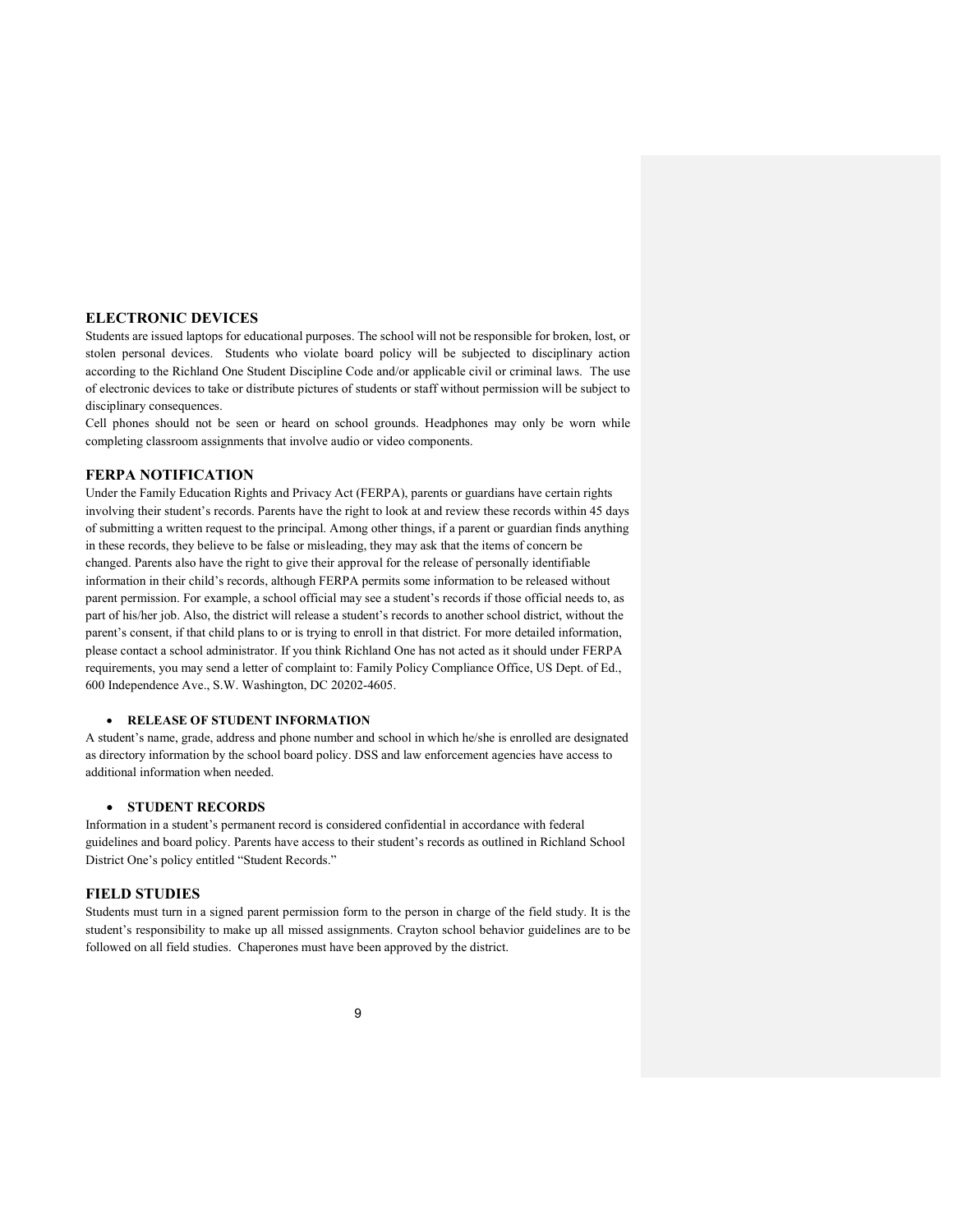# FIRE AND SAFETY DRILLS

Fire drills and other safety drills are practiced on a regular basis. Exit information is posted in each classroom and instructions are given by the teacher in charge. Students should move quickly but in an orderly manner to their designated area. Students must not return to any building until given permission. At least one disaster/tornado/active shooter drill is held each year.

#### FUNDRAISING

All school organizations must have written permission from the administration to sell items on campus. No group or individual may sell any item(s) on campus without approval. Sponsors are responsible for obtaining permission to raise funds.

#### GAMBLING

Gambling is against the law. Students involved in gambling activities may be sent to the hearing board for expulsion proceedings.

#### GANG ACTIVITY AND PARAPHERNALIA

Gang related activity will not be tolerated on campus. Items related to suspected gang activity may be confiscated. This includes, but is not limited to, bandannas and items with gang graffiti or symbols. Gang related behavior may result in recommendation for expulsion. Any suspected gang activity may be anonymously reported to the SRO or an administrator.

#### GRADING

The grading scale is as follows: A=90-100, B=80-89, C=70-79, D=60-69, and F=0-59.

# GUIDANCE DEPARTMENT

Crayton's Guidance Department offers services designed to support the total educational process by addressing specific needs of the student body. The goals of the guidance department are:

- 1. To be available to talk in confidence with students and parents concerning personal or school problems and to utilize appropriate referral services if necessary.
- 2. To help students to understand themselves and to assist them in utilizing their interests and abilities to develop an educational plan that will lead to a successful and satisfying future.
- 3. To set up and supervise the administration of the testing program and to assist students and parents in understanding the test scores.
- 4. To maintain comprehensive and accurate student records.
- 5. To coordinate the student intervention team meetings.

Cheryl Nix- $6<sup>th</sup>$  grade Dr. Amleht Alston –  $7<sup>th</sup>$  grade Donna Moultrie– 8<sup>th</sup> grade Austin Coleman – Special Programs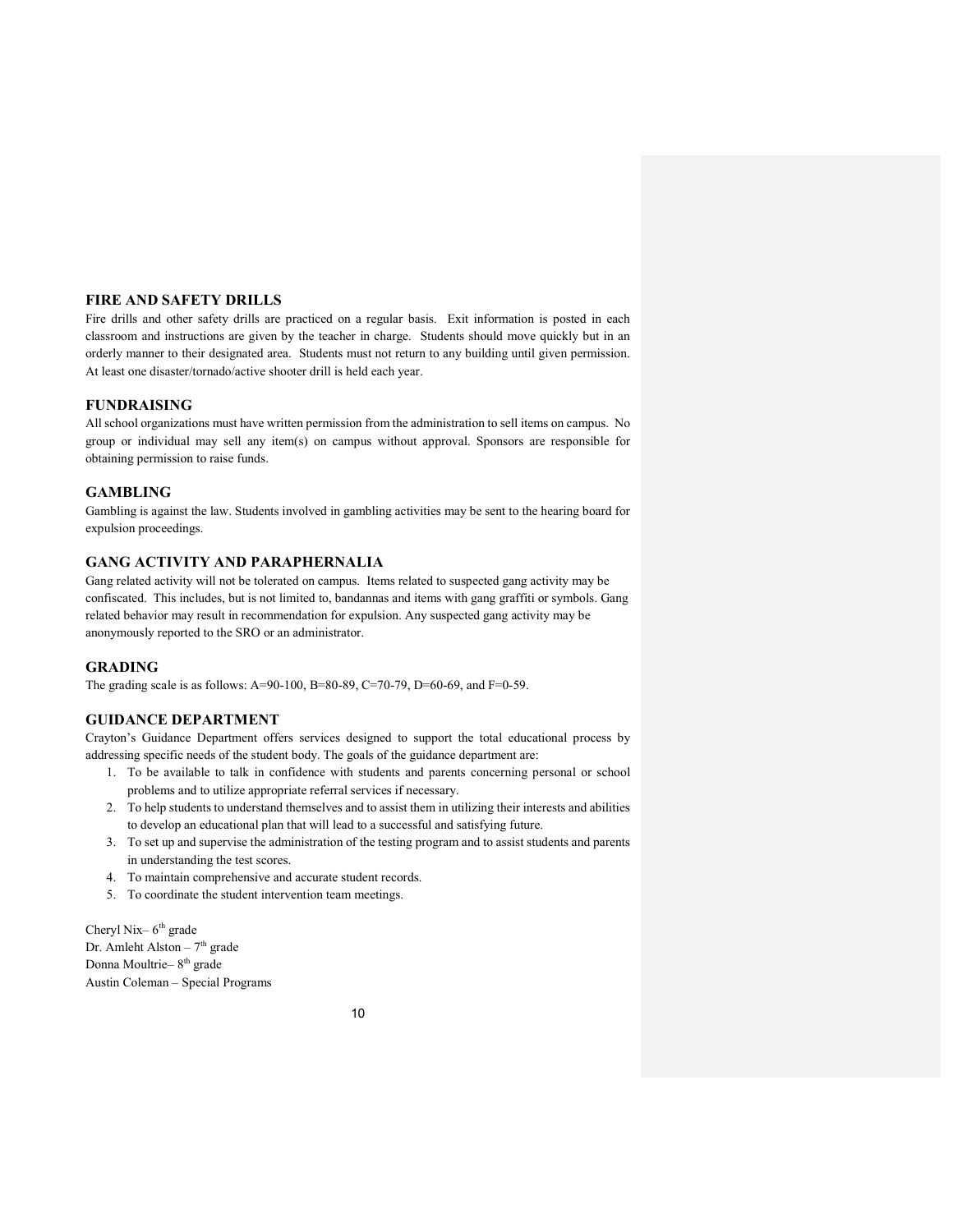# HALL PASSES

Should a student need to be out of class, the teacher will note the destination of the student and the time dismissed on a pass. Students should take the most direct route to and from their destination – otherwise, the student may be cutting class or in an unauthorized area and subject to disciplinary consequences. No student should be out of class without an appropriate pass.

#### HEALTH ROOM

Under the supervision of the school nurse, the health room is accessible on a daily basis for illness or injury occurring at school. Parents should complete a health information form for the nurse at the beginning of the year to note any special mental or physical conditions for their child and update the nurse regarding any changes in these conditions. Parents or guardians will be notified if their child needs to go home or requires further medical evaluation. In the best interests of all students and staff, we request that a student remain at home if he/she is sick. The nurse does not supply medication except as outlined in the medication section.

#### HIGH SCHOOL CREDIT

Please see the Richland One Middle School Course Catalog at www.richlandone.org <Departments <School Counseling Services <Master Course Catalogs <Middle School Course Catalog for information on high school credit.

#### HOMEBOUND INSTRUCTION

Any student who suffers from an extended illness/injury should contact their guidance counselor for information regarding homebound instruction.

#### HOMEWORK

Homework is assigned as a meaningful extension of classroom work. You may email the teacher to obtain homework for students who are absent more than one day.

#### HONORS, AWARDS, AND RECOGNITION

Principal's List: Students that earn a 4.0 grade point average (GPA) in any quarter.

Achievement Honor Roll: Students that earn a GPA between 3.5 and 3.99 in any quarter.

"B" Honor Roll: Students that earn a GPA between 3.00 and 3.49 in any quarter.

Students with a grade of Incomplete (I) are not eligible for these awards.

National Junior Honor Society: Eighth grade students will have an opportunity to apply to be selected to the NJHS at the beginning of their eighth-grade year. Students must have earned a 3.50 or higher cumulative GPA to be considered for induction into this organization. In addition, members are selected based on character and leadership skills.

Middle School Scholars: Eighth grade students must have been enrolled in two gifted and talented classes each year of middle school and maintained a 3.5 grade point average, have no grade below a "C," and have a minimum of four extra-curricular points.

South Carolina Junior Scholar: 8th grade students who score 550 or above on the reading or writing section, or 530 on the math section, of the PSAT.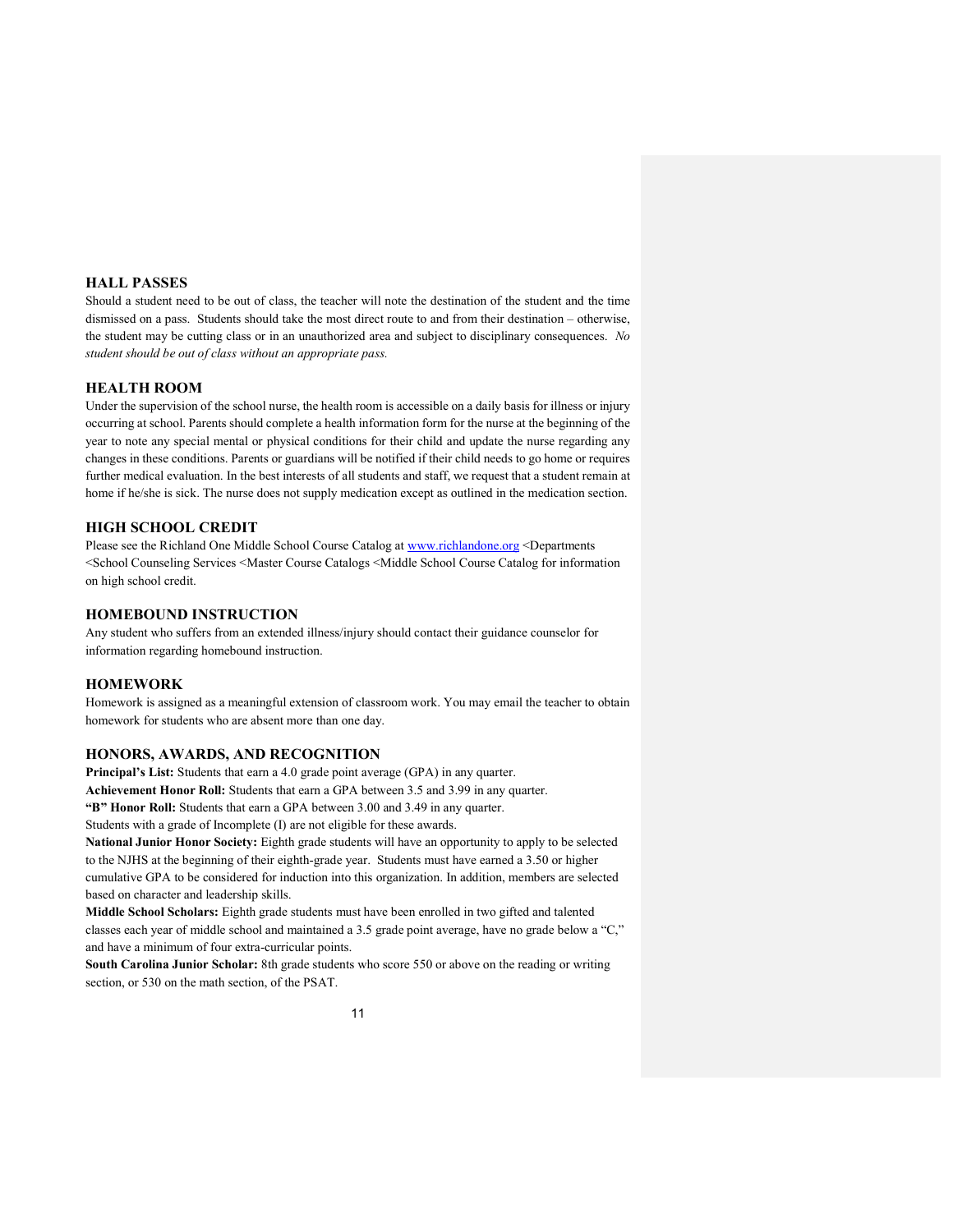The Guidance department has detailed information/eligibility requirements on the following: Duke University Talent Identification Program (TIP)

South Carolina Junior Scholars Program

Through our many other school teams and activities, students may be recognized for a variety of achievements.

#### HONORS AND GIFTED COURSES

Honors and gifted courses are taught with increased rigor and maintain a fast pace. Students are placed into these classes based on qualifying test scores and grades. Administration reserves the right to remove students from honors and gifted courses if the student fails to demonstrate academic success.

#### LOCKERS

If a student desires to utilize a locker, one will be issued to them. Students should keep their lockers locked at all times. Valuables should be left at home. Students should not share lockers or tell their combinations to others. Lockers are school property and may be opened by school officials at any time. Only schoolissued locks may be used on lockers. Personal locks will be cut off.

#### LOST AND FOUND

If a student loses any item, he or she should check the lost and found located in the cafeteria. All unclaimed items will be donated to a charitable organization.

# MEDIA CENTER PROCEDURES

- 1. Reference materials may be checked out at the end of the day. They must be returned the next day before classes begin.
- 2. Copies can be made for 10 cents.
- 3. No student should enter the library unless the Media Specialist is present. Students should have a pass if they want to use the library for a legitimate purpose in the mornings.
- 4. DISCUS is a valuable resource that can be used from home and can be accessed at http://scdiscus.org. DISCUS includes an encyclopedia, magazine database, and other resources.

#### MEDICATIONS

Medications should be given at home if possible. If administered at school, medications must be kept in the Nurse's office. Parental consent and doctor's orders must be documented with the nurse. Medications should be brought to school in the original container. ANY medications found in the possession of a student at school may be confiscated. Any student in the possession of ANY medication may be subject to serious disciplinary consequences.

#### MESSAGES FOR STUDENTS

Classes will not be interrupted to deliver messages to students, except with administrative approval.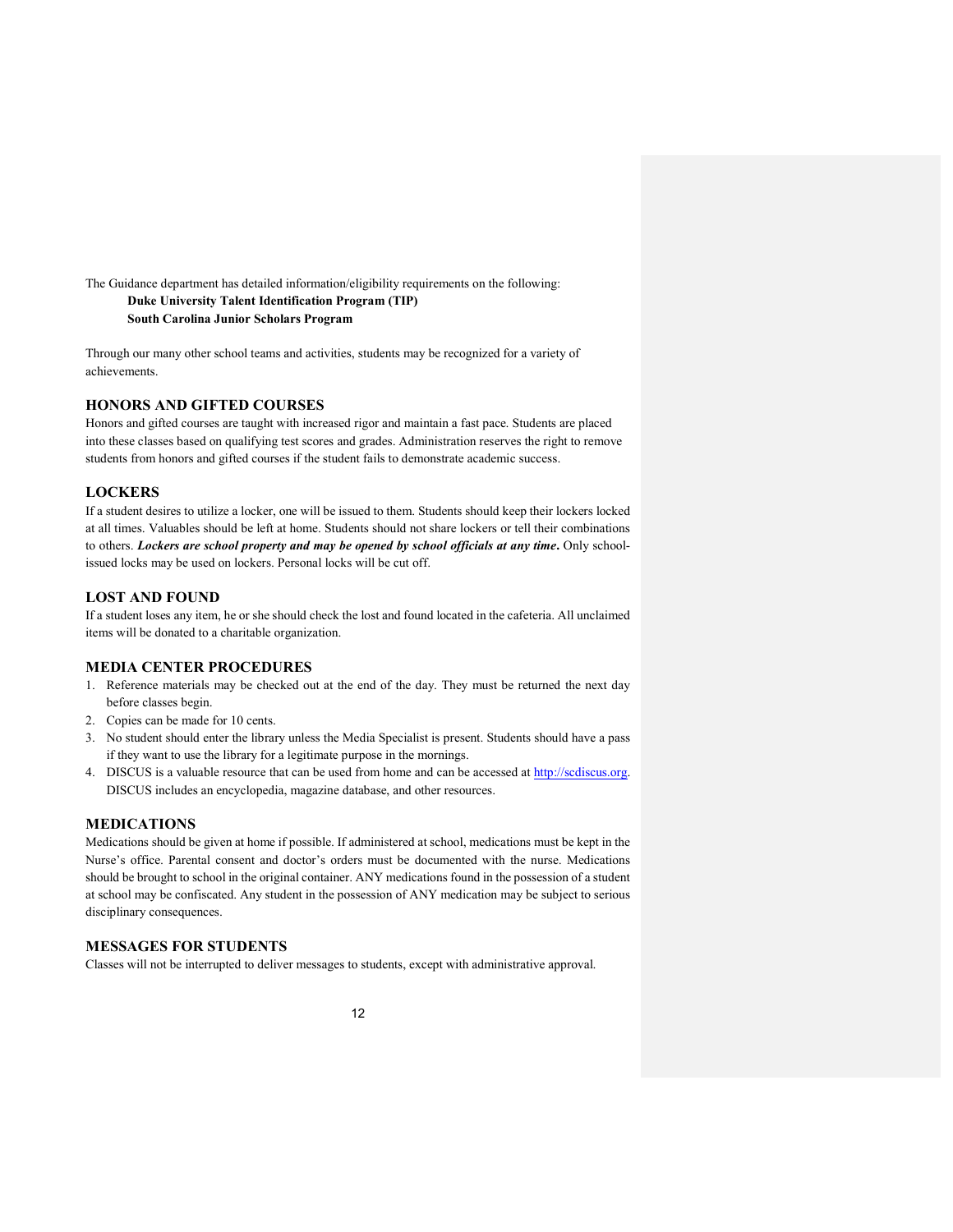# NON-DISCRIMINATION POLICY

The district is required by federal and state laws, executive orders, rules, and regulations not to illegally discriminate on the basis of race, religion, color, disability, sex, age, alienage, national origin, immigrant status or English-speaking status, or marital status.

Further, the board affirms the right of all students and staff to be treated with respect, to have due process, and to be protected from intimidation, discrimination, physical harm and/or harassment.

Harassment/Discriminatory behavior that denies civil rights or access to equal educational opportunities includes comments, name-calling, physical conduct, or other expressive behavior directed at an individual or group that intentionally demeans the race, color, religion, national origin, immigrant status or Englishspeaking status, sex, or disability of the individual or individuals or creates an intimidating, hostile or demeaning environment for education.

The board believes in fostering an educational environment that is safe and free of discrimination for all students, regardless of sex, sexual orientation, gender identity, or gender expression. The board further believes that transgender and gender non-conforming students are entitled to a respectful and inclusive learning environment that supports their access to a free and appropriate public education.

#### PARENT ORGANIZATIONS

Parents are encouraged to be involved at Crayton. We have a very active PTO, Band Booster, School Improvement Council (SIC), and Athletic Booster Club. Contact the main office, check Crayton's website, or visit our Facebook and Twitter pages for more information on how to be involved at Crayton.

#### POSITIVE BEHAVIOR INTERVENTION SYSTEMS (PBIS) EXPECTATIONS

PBIS allows educators to build environments that increase student academic and social behavior success through a systemic and supportive process, using school-wide expectations/rules and effective classroom management. Crayton students are expected to be respectful, responsible, safe, and prepared.

#### POSTERS AND ANNOUNCEMENTS

Anyone who wants to display or distribute posters or flyers of any type must have administrative approval. Announcements must also be approved.

#### PROMOTION STANDARDS

Students must pass Language Arts, Math, Science, and Social Studies or meet the requirements set forth in an IEP (Individualized Education Program) to be promoted.

Failure to pass any core class may result in that student being required to attend summer school or be retained.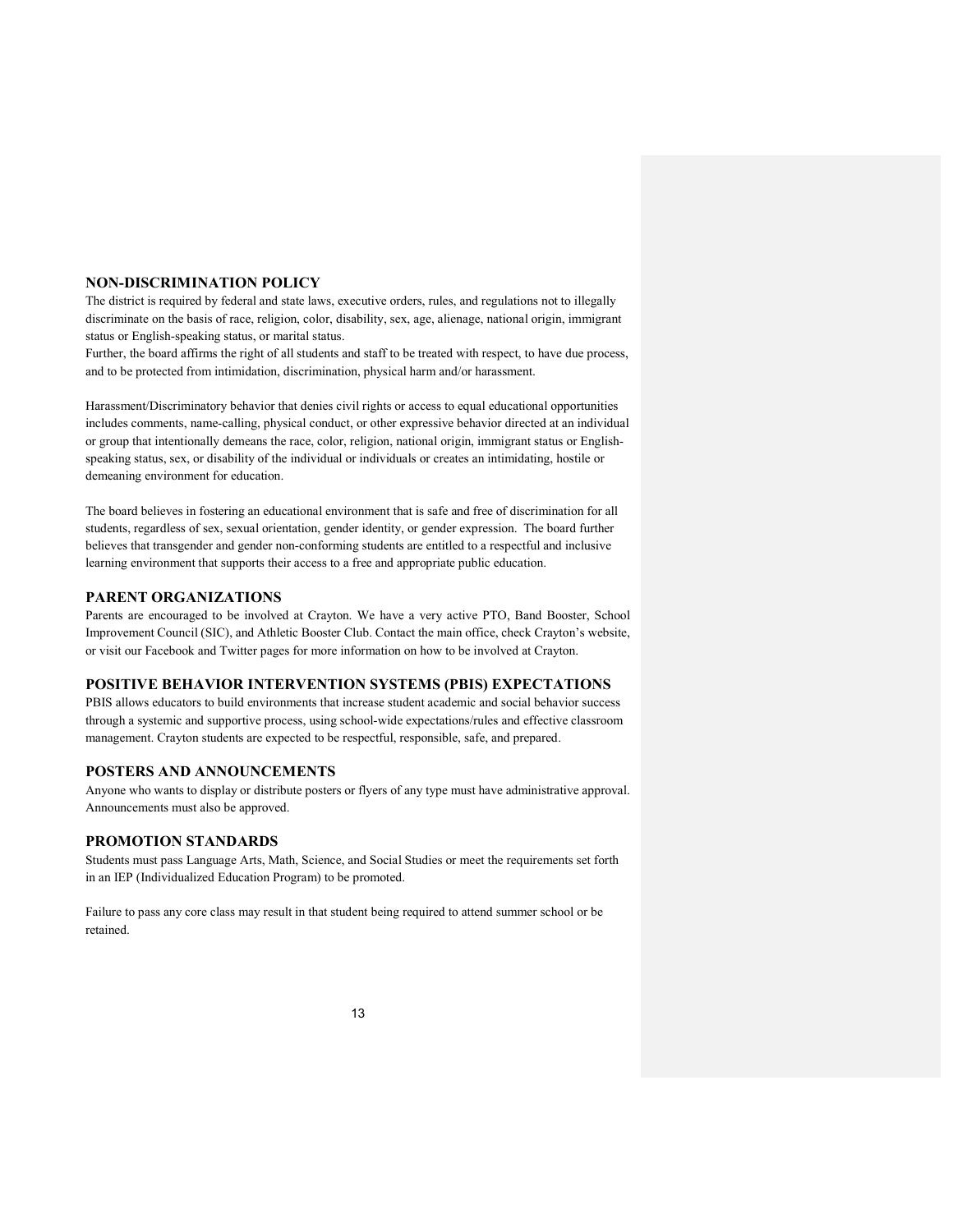# REPORT CARDS

Parents have on-line access to active grades via Parent Portal. Additional information is available on our school website at crayton.richlandone.org. For additional information please contact the main office. Interim grades are given to all students to communicate progress at the mid-point of the nine weeks period. Report cards are issued at the end of each nine weeks. Numerical grades will be issued on both reports. The grading scale is as follows: A=90-100, B=80-89, C=70-79, D=60-69, and F=0-59. Dates for distribution can be found on the school calendar. Students receive a report as an indication of their progress and confirmation of their achievement and are expected to take their report card home to share with their parents. When it is necessary to determine course averages for transfer grades, the mid-point of the numerical range corresponding to the letter grade will be used, with the exception of the grade F, which will be 50. Final Report cards are mailed at the end of the school year.

#### SAFETY AND SECURITY

Safety is the top priority at Crayton Middle School. As part of the safety plan, all visitors must report to the main office and present valid identification. Only visitors with valid business will be allowed on campus. Loitering is not allowed on school campus; this includes parents or others. Parents must remain in their vehicles at arrival and dismissal times.

#### SELLING/TRADING

Students are prohibited from selling any items not approved by the principal. Selling is limited to school sponsored fundraising. Violation of this policy may result in disciplinary action.

#### SEXUAL HARRASSMENT

School board policy and regulations prohibit inappropriate verbal or physical conduct of a sexual nature at school against members of the same or opposite sex. Any student who experiences a sexually offensive comment or action by another student or adult at school or a school-sponsored function is strongly encouraged to tell an administrator. Parents who suspect sexual harassment should report this behavior to the principal.

#### SOS FORMS

Any student who wishes to express a concern may submit an SOS form. These forms can be used for any type of student assistance. Forms are available in all classrooms and offices.

#### **TARDIES**

In our efforts to increase academic achievement, it is important that all students be in class on time. A student is tardy if they are not in the room on time. Students that are more than five minutes tardy may be cutting. On the third class tardy, parents will be notified. The 4<sup>th</sup> tardy will result in detention. Each semester students will start over with zero tardies.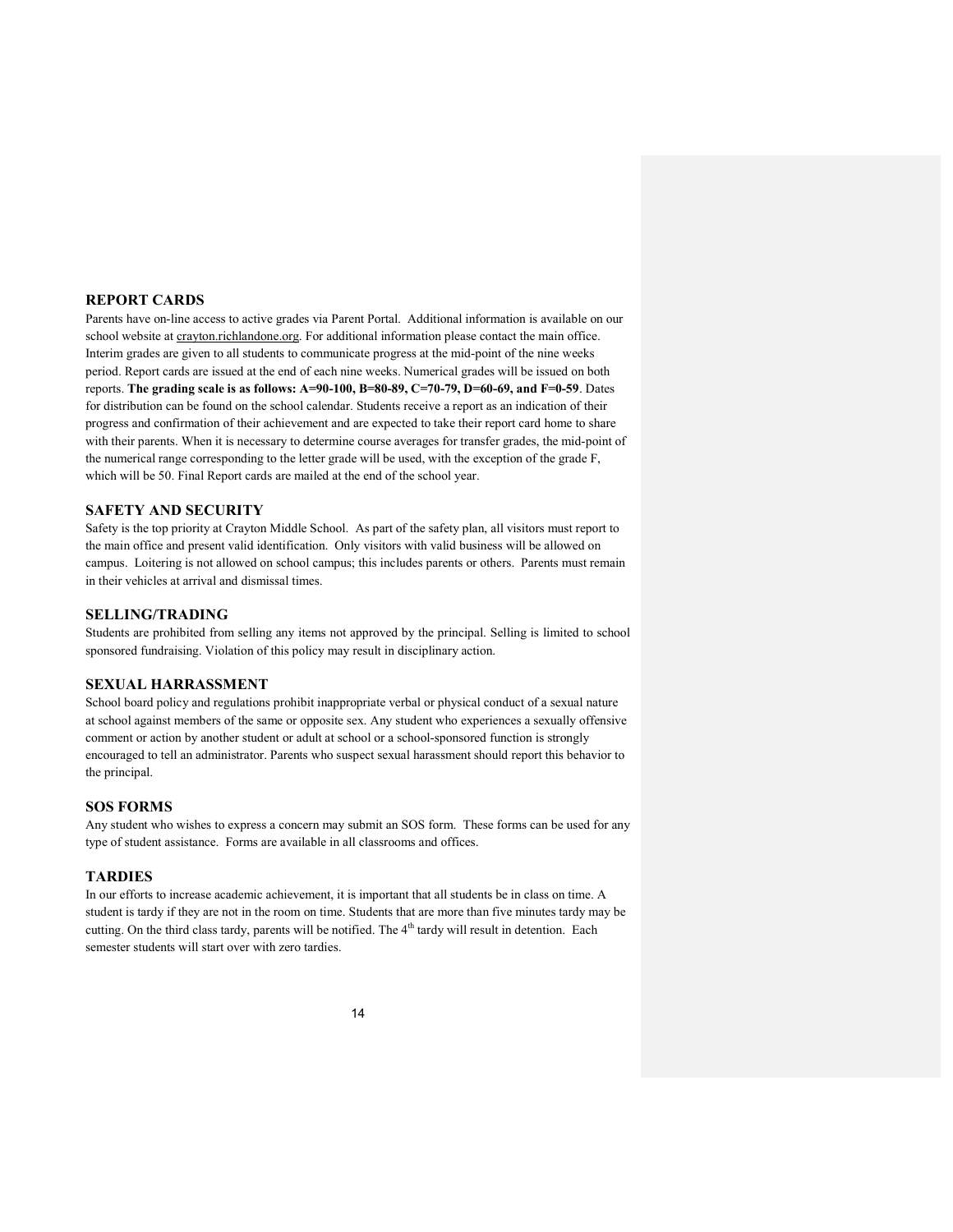# **TEXTBOOKS**

Every student will receive the appropriate online code to access their textbooks. In extenuating circumstances, a student may be issued a textbook. Students are responsible for the textbooks at all times. Textbooks are identified by their barcode. Books should not be left unattended. Should the books be lost, stolen, misplaced or damaged, the student will be responsible for making the appropriate restitution to the school.

#### TRANSFERS

Per the district acceptance letter regarding transfer status, student transfers may be revoked for reasons including, but not limited to, incorrect information, excessive absences or tardies, repeated untimely pickups, violation of the discipline code, and/or employee separation from the district. Transfer approvals are only valid for the approved transfer school.

#### VALUABLES

Valuables should not be brought to school. This includes cell phones, electronic equipment, large amounts of cash, expensive jewelry, and collectibles such as trading cards.

#### VISITORS

 An appointment to conference with a teacher can be made by telephoning the guidance counselor. Only visitors with legitimate business will be given a visitor's pass. Siblings of Crayton students are not allowed to eat lunch or visit classrooms without administrative approval. All visitors should report to the main office or the attendance office. A picture ID is needed when a visitor signs in. At no point should any visitor go directly to a classroom or unapproved area. Trespassers will be prosecuted.

# VOLUNTEER OPPORTUNITIES

If you are interested in volunteering, please contact the PTO volunteer coordinator.